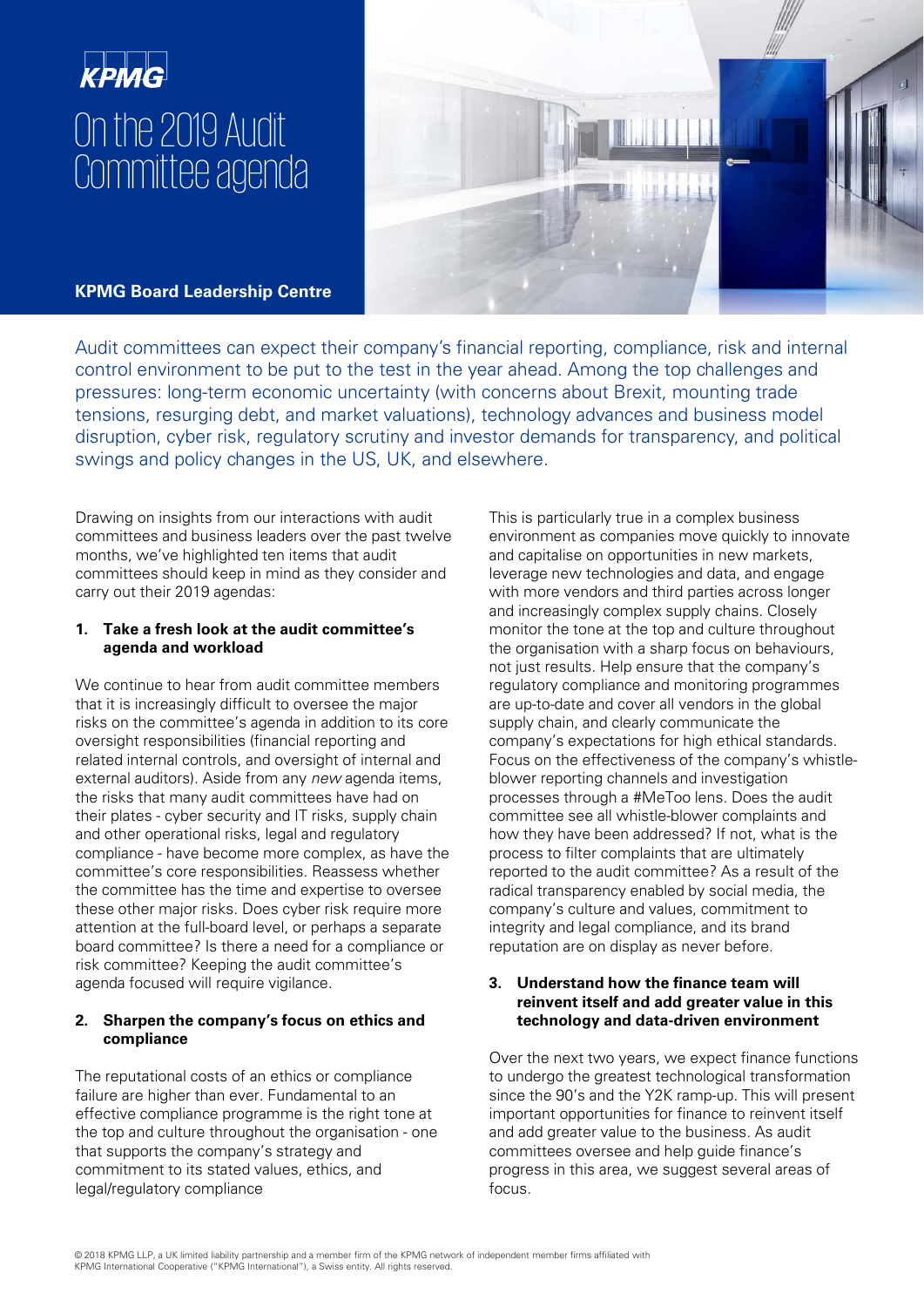First, recognising that the bulk of finance's work involves data gathering, what are the organisation's plans to leverage robotics and cloud technologies to automate as many manual activities as possible, reduce costs, and improve efficiencies? Second, how will finance use data and analytics and artificial intelligence to develop sharper predictive insights and better deployment of capital? The finance function is well-positioned to guide the company's data and analytics agenda - and to consider the implications of new transaction-related technologies, from blockchain to crypto-currencies. As historical analysis becomes fully automated, the organisation's analytics capabilities should evolve to include predictive analytics, an important opportunity to add real value. Third, as the finance function combines strong analytics and strategic capabilities with traditional financial reporting, accounting, and auditing skills, its talent and skill-sets must change accordingly. Is finance attracting, developing, and retaining the talent and skills necessary to deepen its bench strength and match its evolving needs? It is essential that the audit committee devote adequate time to understand finance's transformation strategy.

Also stand back and think about how the City views the management team. In hard times, (say) when a rescue rights issue is needed, the two key questions that need to be answered are "is the business worth saving" (this is the one most Boards will be focused on) and "is this management team investable". If the answer to either is "no" then there will be no support. This is relevant to the audit committee's / board's consideration of risk, going concern and viability (see later), as well as more broadly.

#### **4. Monitor corporate reporting as well as progress on implementing new standards**

The scope and complexity of implementation efforts for the new IASB standards and the impact on the business, systems, controls, disclosures, and resource requirements should be a key area of focus.

With calendar year-end companies reporting under the revenue recognition standard for 2018, the Financial Reporting Council (FRC) have encouraged companies to invest sufficient time during their yearend preparation to ensure that:

- explanations of the impact of transition are comprehensive and linked to other relevant information in the annual report and accounts;
- Policy changes are clearly described and explained, reflecting company specific information – as are any associated management judgements;
- performance obligations, a new concept introduced by IFRS 15, are identified and explained, with a focus on how they have been determined and the timing of delivery to the customer; and

the impact of the standard on the balance sheet is also addressed, including accounting policies for contract assets and liabilities.

Also, for some companies, implementation of the revenue standard involved both manual processes and enabling technology and tools. Manual workarounds should not become permanent. Audit committees will want to help ensure that any workarounds are automated as soon as possible.

IFRS 9 Financial Instruments – also effective for December 2018 year ends - will have the greatest impact on banks. Companies should be analysing the implications of adoption and considering the adequacy of transition disclosures. While the nature and extent of preparations will vary, companies need to thoroughly evaluate the effect of the standard and determine what changes are necessary. Companies may need to collect more data, update their documentation and significantly change their systems, processes, and internal controls.

Looking forward, the new leasing standard (IFRS16) is almost here - periods beginning on or after 1 January 2019 - and companies should now be in a position to explain the impact of the new requirements in their December 2018 annual reports. The FRC expect companies to provide meaningful information about the application of the standard with a focus on their specific circumstances; to disclose qualitative and quantitative information, identifying any lease portfolios that are significantly impacted; to explain the specific judgements and policy changes prompted by the new model and provided detail about the structure of their implementation projects; and to identify the exemptions that companies intend to apply.

But, don't lose sight of the basics. During 2017/18 the FRC identified an increase in the number of basic errors in the reports and accounts they reviewed. In times of change and uncertainty - whether due to new accounting standards or broader economic events like the UK exiting the EU - management's attention will rightly be focused on ensuring that there is quality disclosure around the key judgements and estimates they make in determining material matters in their reports and accounts. However, management also need to have effective procedures in place to ensure compliance with the basic reporting requirements, which investors take as a given in audited reports and accounts.

Finally, take time to stand back and reflect on whether the financial statements are really "true and fair" as the 'public' would expect. Is the annual report really "fair, balanced and understandable"?

<sup>© 2018</sup> KPMG LLP, a UK limited liability partnership and a member firm of the KPMG network of independent member firms affiliated with KPMG International Cooperative ("KPMG International"), a Swiss entity. All rights reserved.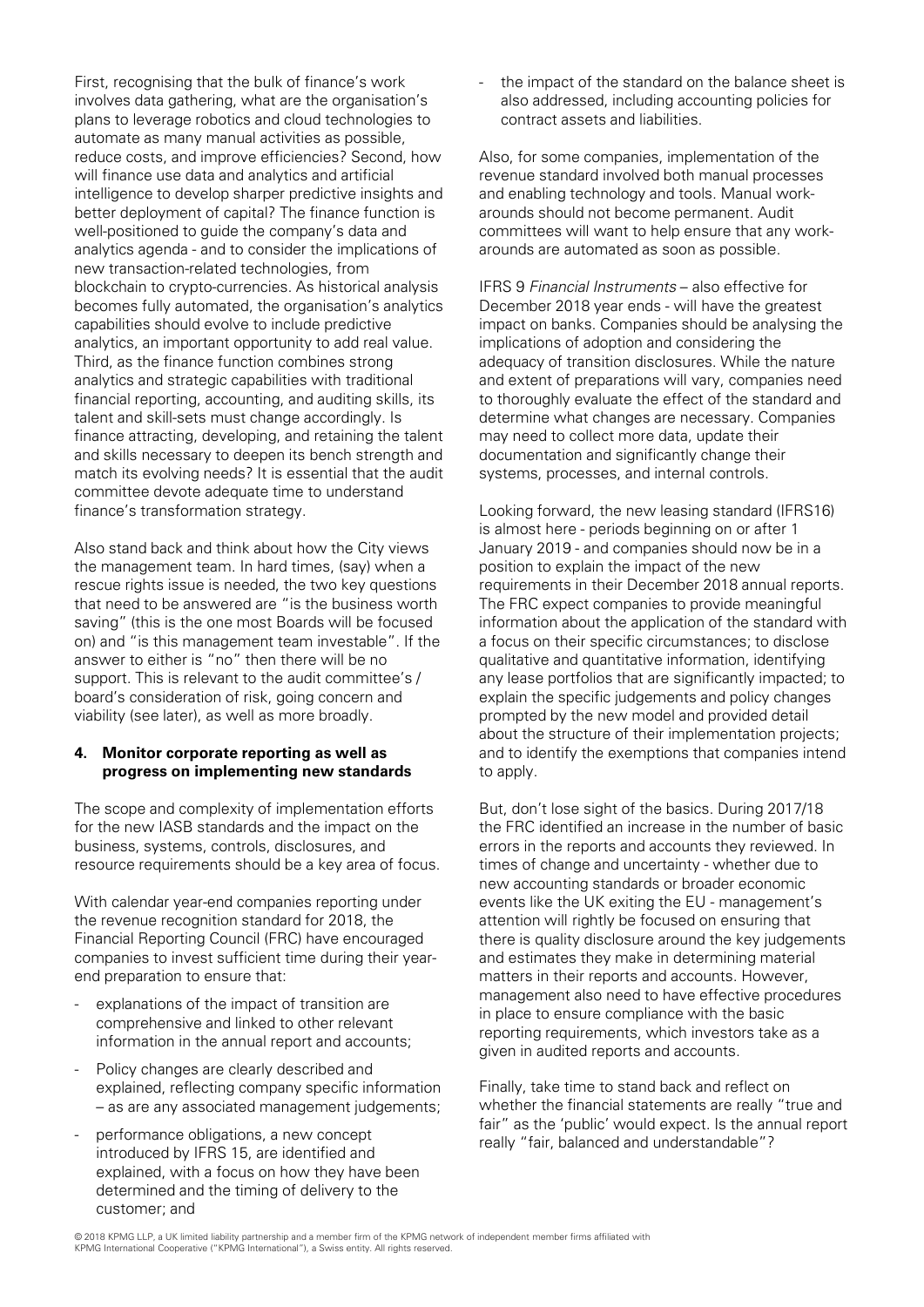Think about all the awkward things where there Also their correlation to the actual state of the might be some reluctance to be open. And keep at business and results, and whether the alternative least a weather eye on what your key investors are performance measures are being used to improve vocal about what they want to see in corporate report. What broader drivers of value that contribute reporting - at a general level, at a sector level and at to the long-term success of the company should be individual company level - but this may not be disclosed? What sources of value have not been communicated directly to the audit committee or the recognised in the financial statements and how are CFO. those sources of value managed, sustained and

Overseeing the auditor selection process including any (mandatory) tender process and auditor independence is a key part of an audit committee's Also, think about the new non-financial information navigate and in some cases will significantly impact bribery matters. For companies within the scope of the way audit committees of Public Interest Entities the new requirements, there is an expectation that (PIE) operate in practice. the disclosure focuses on the policies the company

To ensure the auditor's independence from through which it assesses and tracks their management and to obtain critical judgement and effectiveness and the related outcomes. insights that add value to the company, the audit committee's direct oversight responsibility for the **7. Focus internal audit on the company's key**  auditor must be more than just words in the audit **risks and controls – including those beyond**  committee's terms of reference or items on its **financial reporting and compliance** agenda. All parties, the audit committee, external auditor and senior management, must acknowledge As recent headlines demonstrate, failure to manage and continually reinforce this direct reporting key risks - such as tone at the top, culture, relationship between the audit committee and the legal/regulatory compliance, incentive structures, external auditor in their everyday interactions, external auditor in their everyday interactions, external supply chain and activities, communications and expectations. outsourcing risks, and environmental, social and

Think about how technology innovation might drive reputations and impact financial performance. the quality of the external audit and whether the audit firm is making the most of the opportunities The audit committee should work with the Head of available. Internal Audit to help identify the risks that pose the

market and the potential impact of the Kingman focused on those risks and related controls. As review of the FRC and the CMA study of the business environmental change accelerates, think statutory audit market on both the committee and specifically about horizon scanning and those the external auditor. existential risks that seem to emerge where none

# **6. Give non–GAAP financial measures a retail**). **prominent place on the committee's agenda**

Non-GAAP measures are still high on the FRC's adjust to changing business and risk conditions? agenda and, in their annual letter to audit committee Have there been changes in the operating chairs, they set a clear expectation that companies environment? What are the risks posed by the should adhere to ESMA's Guidelines on alternative company's digital transformation and by the performance measures (APMs). company's extended organisation—sourcing,

Have a robust dialogue with management about the process and controls by which management Is the company sensitive to early warning signs measures it provides. internal audit helping to assess and monitor the

thinking. Some investors are becoming increasing transparency and not distort the balance of the annual developed? (E.g. a highly-trained workforce, **5. Reinforce audit quality by setting clear intellectual property or internally-generated intangible expectations for the auditor and all assets**, where these are relevant to an understanding of the company's development, performance, position or impact of its activity).

role. Regular audit tendering and rotation is already statement which should include information relating 'business as usual', but the new regulatory regime to environmental matters, employees, social matters, includes some requirements that are difficult to respect for human rights and anti-corruption and antihas in place, any due diligence processes introduced

governance risks - can potentially damage corporate

greatest threat to the company's reputation, strategy, Also keep an eye on the febrile state of the audit and operations and help ensure that internal audit is appeared imminent even a year ago (e.g., high street

> Is the audit plan risk-based and flexible enough to outsourcing, sales and distribution channels?

develops and selects the alternative performance regarding safety, product quality, and compliance? Is company's culture?